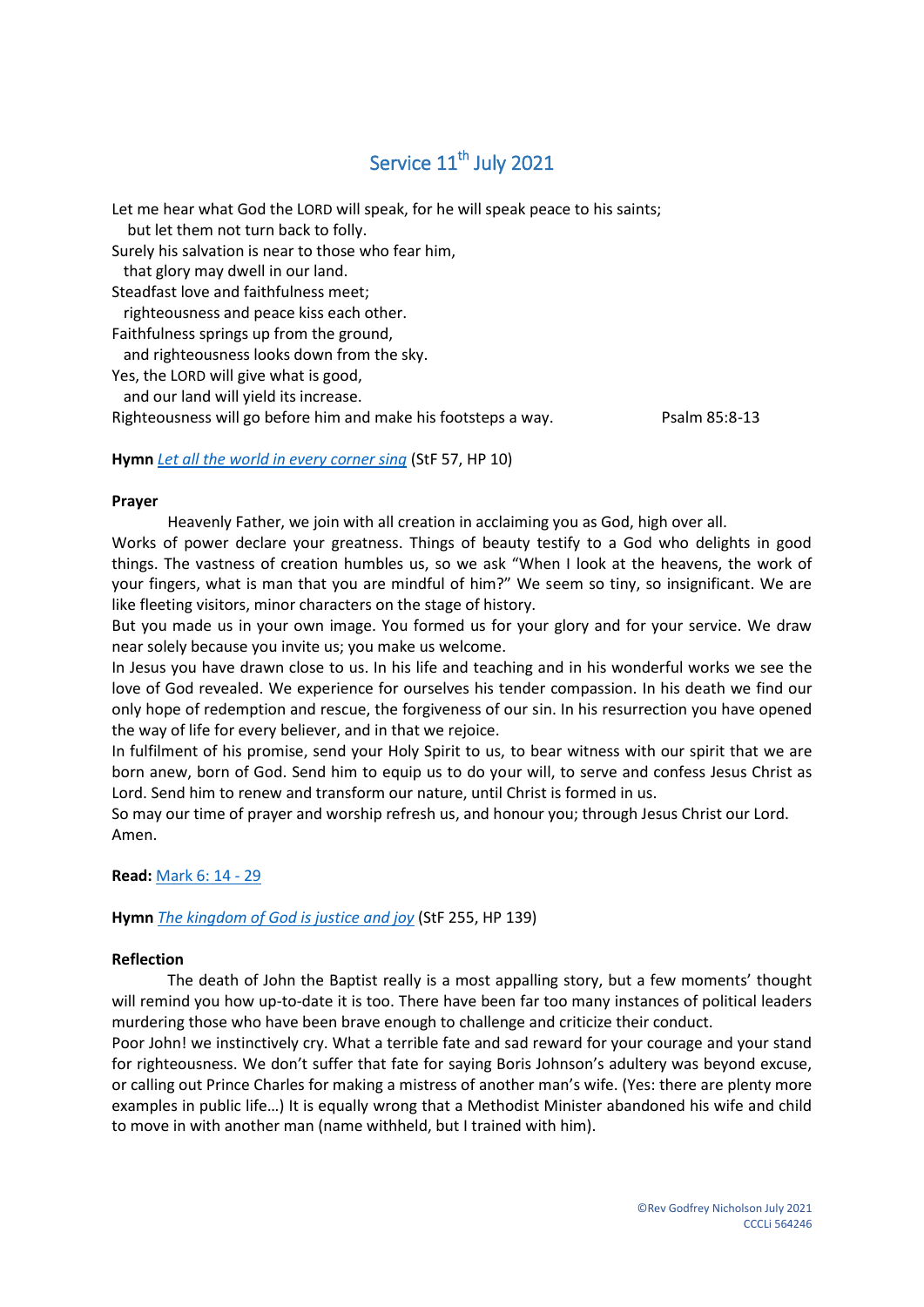Our instincts protest that, surely, God ought to have protected John and rescued him from the sword. Does God not care about justice and righteousness? Does he turn a blind eye at injustice and at wickedness in high places?

Then, perhaps, we recall how from earliest days "the blood of martyrs is the seed of the church." Love for truth and loyalty to Jesus did not save the Reformers from the flames, did not keep John Bunyan out of Bedford Gaol. In the 20<sup>th</sup> century it saw Dietrich Bonhoffer hanged in a Concentration Camp, and Archbishop Janani Luwum murdered by direct order of Idi Amin, and Archbishop Romero murdered in his cathedral. The  $20<sup>th</sup>$  century saw more Christians martyred than the previous 19 combined, and it is claimed that an average of thirteen people die for their Christian faith every day. Where is God while all this happens?

Why do the wicked 'get away with it'? whether on the scale of Herod in this story, or the domestic violence that rarely reaches court, or financial shenanigans in business: justice seems far away.

Why do "the righteous" seem to suffer so appallingly? Does God not honour those who honour him? (That, after all, was the verse of Scripture handed to Eric Liddell just before winning the Olympic Gold Medal, as depicted in *Chariots of Fire*). Three weeks ago we read about the disciples waking Jesus during the storm, with the question, "Don't you care?" As St Teresa is reported to have said to God, "It's no wonder you have so few friends, if this is the way you treat them!"

Jesus said, "Blessed are those who are persecuted for righteousness' sake, for theirs is the Kingdom of Heaven." And he meant it. It seems a bleak answer. It hardly seems to fit John's experience. What comfort lies there for those who are suffering in a multitude of ways? Doesn't it feel like the old jibe of 'Pie in the sky when you die'?

Of course, the Bible is a much more realistic book than the text-books or the newspapers. It faced that question centuries ago. The story of Job is a lengthy demolition of the idea that goodness will automatically be rewarded, or that suffering is always God's punishment for sin. Psalm 37 seems to suggest that sort of simplistic view:

I have been young, and now am old,

yet I have not seen the righteous forsaken or his children begging bread.

The LORD loves justice; he will not forsake his saints.

They are preserved for ever, but the children of the wicked shall be cut off. (verses 25, 28)

Where has the writer been looking! Christian Aid can point him to plenty of examples to put him straight – and so could Job.

But another Psalm answers with a healthy dose of realism. Psalm 73 wrestles with the question that distressed Job:

I was envious of the arrogant when I saw the prosperity of the wicked.

For they have no pangs until death; their bodies are fat and sleek.

They are not in trouble as others are;

they are not stricken like the rest of mankind. (verses 3-5)

They say, "How can God know? Is there knowledge in the Most High?"

Behold, these are the wicked; always at ease, they increase in riches. (verses 11-12)

Psalm 73 describes Herod's court more accurately than Psalm 37, I think. But the writer has not finished – it's well worth reading the whole of the psalm. In verses 16-19 he discovers a fresh perspective as he worships God:

But when I thought how to understand this, it seemed to me a wearisome task,

until I went into the sanctuary of God; then I discerned their end.

Truly you set them in slippery places; you make them fall to ruin.

How they are swept away in a moment, swept away utterly by terrors!

We notice that although Herod had the messenger murdered, he could not silence his own guilty conscience. "Truly conscience makes cowards of us all," said Shakespeare. It is, as the Book of Proverbs reminds us, "the candle of the LORD."

As is so regularly the case, Jesus himself provides the ultimate example. There can be no question about sin in him. The sin for which he suffered and died was yours and mine. Alone in human